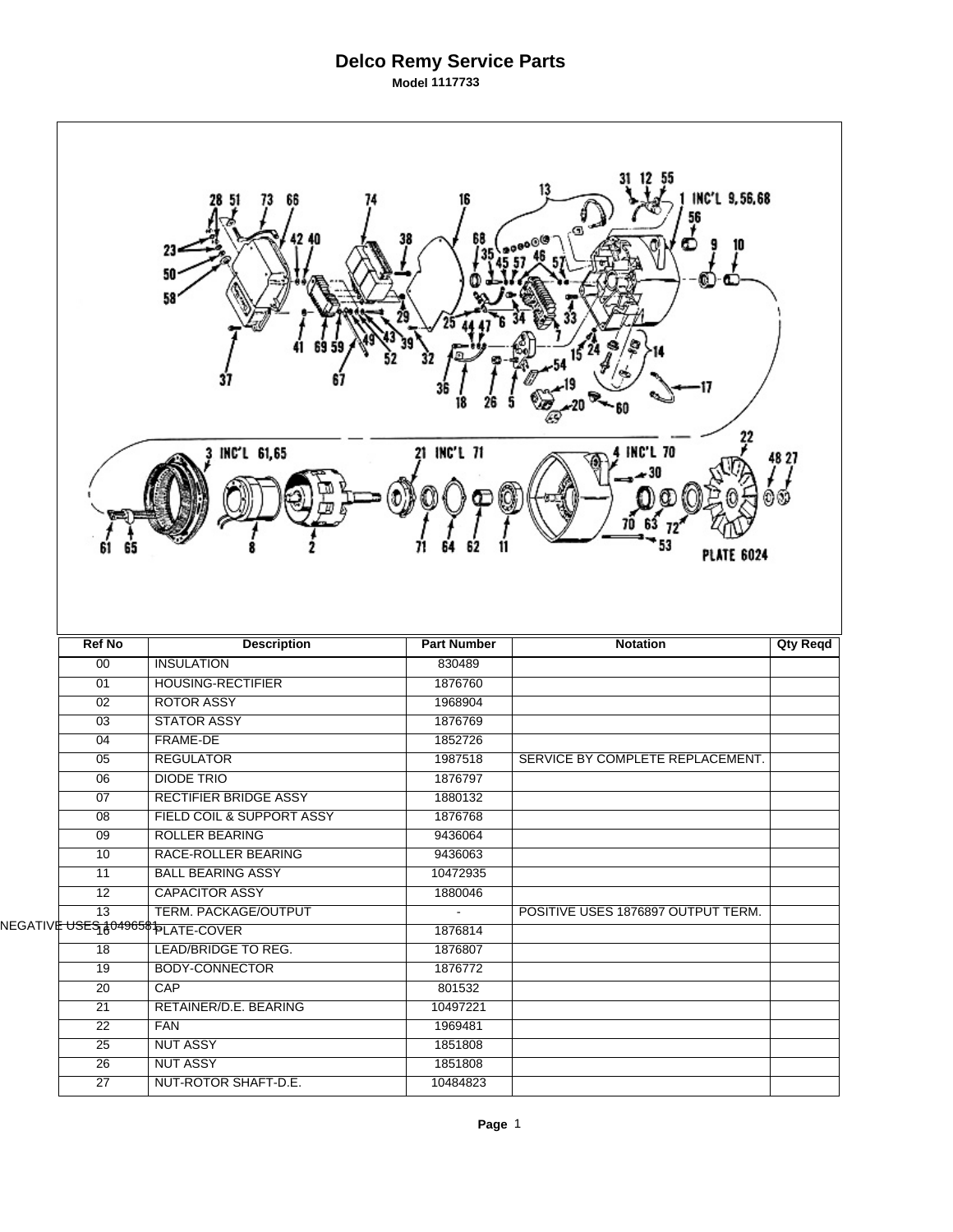## **Delco Remy Service Parts Model 1117733**

| 13<br>INC'L 9,56,68<br>66<br>56<br>68<br>σ.<br>23<br>50<br>U.<br>58<br>22<br>21 INC'L 71<br><b>INC'L 70</b><br>INC'L 61,65<br>48 27<br><b>PLATE 6024</b> |                                     |                    |                                                 |                 |                   |  |  |  |
|----------------------------------------------------------------------------------------------------------------------------------------------------------|-------------------------------------|--------------------|-------------------------------------------------|-----------------|-------------------|--|--|--|
| <b>Ref No</b>                                                                                                                                            | <b>Description</b>                  | <b>Part Number</b> | <b>Notation</b>                                 | <b>Qty Reqd</b> |                   |  |  |  |
| $\overline{30}$                                                                                                                                          | <b>SCREW ASSY</b>                   | 10497222           |                                                 |                 |                   |  |  |  |
| 31                                                                                                                                                       | <b>SCREW ASSY</b>                   | 1846955            |                                                 |                 |                   |  |  |  |
| $\overline{32}$                                                                                                                                          | <b>SCREW ASSY</b>                   | 1846955            |                                                 |                 |                   |  |  |  |
| $\overline{33}$                                                                                                                                          | <b>SCREW</b>                        | 1968945            |                                                 |                 |                   |  |  |  |
| 34                                                                                                                                                       | <b>SCREW ASSY</b>                   | 1846955            |                                                 |                 |                   |  |  |  |
| 35                                                                                                                                                       | <b>SCREW ASSY</b>                   | 830335             |                                                 |                 |                   |  |  |  |
| $\overline{36}$                                                                                                                                          | <b>SCREW ASSY</b>                   | 1976061            |                                                 |                 |                   |  |  |  |
| 44                                                                                                                                                       | WASHER-INSUL.-REG. ATTACH. SCREW    | 1913846            |                                                 |                 |                   |  |  |  |
| 45                                                                                                                                                       | WASHER-PLAIN (.20" I.D.)-RECT. BRID | 807295             |                                                 |                 |                   |  |  |  |
| $\overline{45}$                                                                                                                                          | <b>WASHER</b>                       | 1919478            |                                                 |                 |                   |  |  |  |
| 46                                                                                                                                                       | <b>WASHER</b>                       | 1919478            |                                                 |                 |                   |  |  |  |
| $\overline{47}$                                                                                                                                          | WASHER-PLAIN-REGULATOR ATTACH. SCRE | 807295             |                                                 |                 |                   |  |  |  |
| 48                                                                                                                                                       | <b>WASHER-SHAFT NUT</b>             | 10484823           |                                                 |                 |                   |  |  |  |
| 53                                                                                                                                                       | THRU BOLT                           | 1968991            |                                                 |                 |                   |  |  |  |
| $\overline{54}$                                                                                                                                          | <b>BOOT</b>                         | 1876806            |                                                 |                 |                   |  |  |  |
| 55                                                                                                                                                       | <b>BRACKET-CAPACITOR</b>            | 1880118            |                                                 |                 |                   |  |  |  |
| $\overline{56}$                                                                                                                                          | <b>BUSHING</b>                      | 1892765            |                                                 |                 |                   |  |  |  |
| $\overline{57}$                                                                                                                                          | <b>BUSHING</b>                      | 1966879            |                                                 |                 |                   |  |  |  |
| 61                                                                                                                                                       | <b>CLIP-TERM.-STATOR LEADS</b>      | 1969671            |                                                 |                 |                   |  |  |  |
| 62                                                                                                                                                       | COLLAR (INSIDE)-SPACE-D.E. BEARING  | 10497218           |                                                 |                 |                   |  |  |  |
| 63                                                                                                                                                       | COLLAR (OUTSIDE)-SPACE-D.E.         | $\blacksquare$     | IF AN OUTSIDE BEARING SEAL (ILLUS. 70) IS USED- |                 | 1968890 COLLAR MI |  |  |  |
| 64<br>65                                                                                                                                                 | GASKET<br><b>GROMMET</b>            | 1968884<br>1876805 |                                                 |                 |                   |  |  |  |
|                                                                                                                                                          |                                     |                    |                                                 |                 |                   |  |  |  |